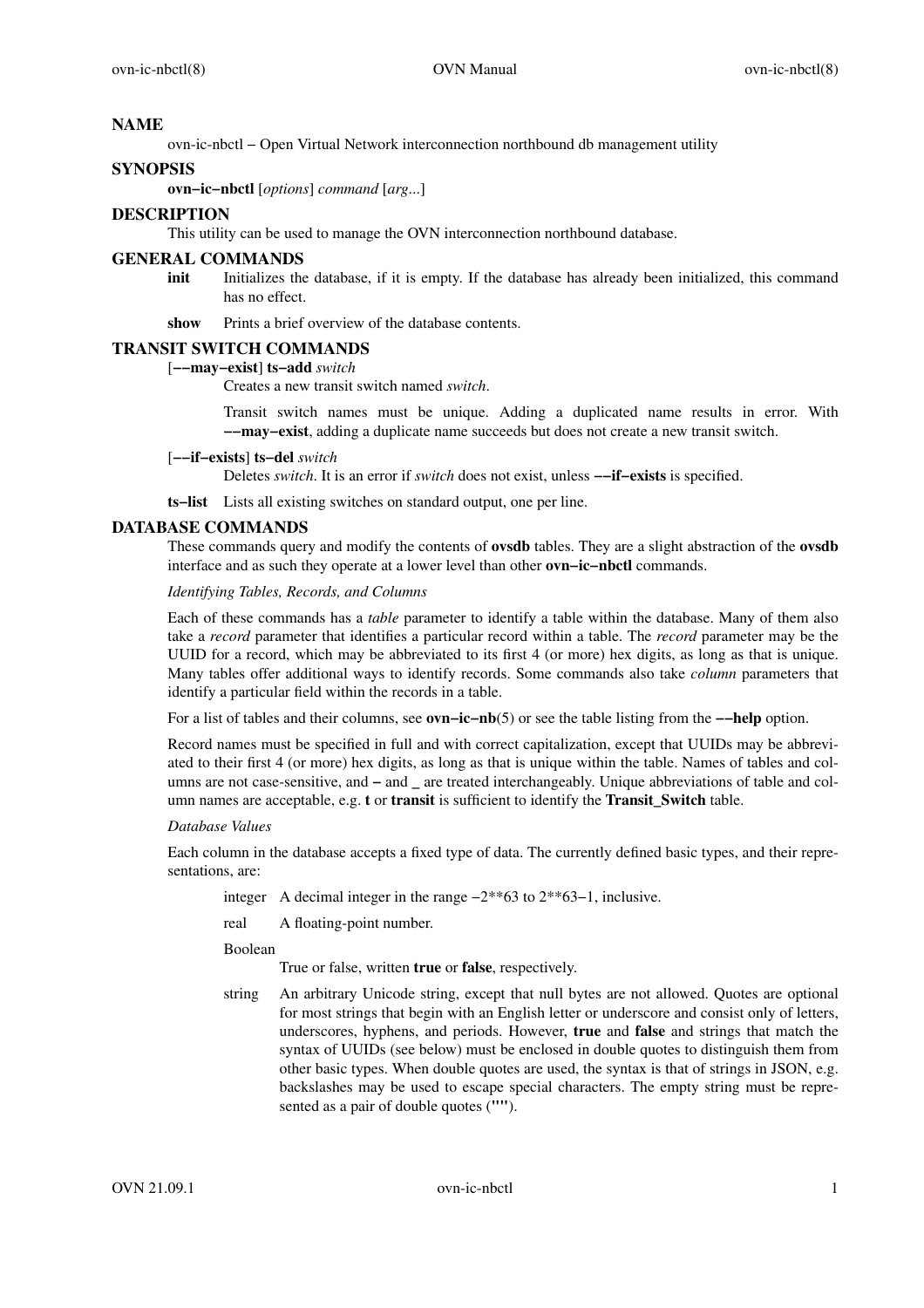UUID Either a universally unique identifier in the style of RFC 4122, e.g. **f81d4fae−7dec−11d0−a765−00a0c91e6bf6**, or an **@***name* defined by a **get** or **create** command within the same **ovs−vsctl** invocation.

Multiple values in a single column may be separated by spaces or a single comma. When multiple values are present, duplicates are not allowed, and order is not important. Conversely, some database columns can have an empty set of values, represented as **[]**, and square brackets may optionally enclose other non-empty sets or single values as well.

A few database columns are ''maps'' of key-value pairs, where the key and the value are each some fixed database type. These are specified in the form *key***=***value*, where *key* and *value* follow the syntax for the column's key type and value type, respectively. When multiple pairs are present (separated by spaces or a comma), duplicate keys are not allowed, and again the order is not important. Duplicate values are allowed. An empty map is represented as **{}**. Curly braces may optionally enclose non-empty maps as well (but use quotes to prevent the shell from expanding **other−config={0=x,1=y}** into **other−config=0=x other−config=1=y**, which may not have the desired effect).

*Database Command Syntax*

[**−−if−exists**] [**−−columns=***column*[**,***column*]...] **list** *table* [*record*]...

Lists the data in each specified *record*. If no records are specified, lists all the records in *table*.

If **−−columns** is specified, only the requested columns are listed, in the specified order. Otherwise, all columns are listed, in alphabetical order by column name.

Without **−−if−exists**, it is an error if any specified *record* does not exist. With **−−if−exists**, the command ignores any *record* that does not exist, without producing any output.

[**−−columns=***column*[**,***column*]...] **find** *table* [*column*[**:***key*]**=***value*]...

Lists the data in each record in *table* whose *column* equals *value* or, if *key* is specified, whose *column* contains a *key* with the specified *value*. The following operators may be used where **=** is written in the syntax summary:

**= != < > <= >=**

Selects records in which *column*[**:***key*] equals, does not equal, is less than, is greater than, is less than or equal to, or is greater than or equal to *value*, respectively.

Consider *column*[**:***key*] and *value* as sets of elements. Identical sets are considered equal. Otherwise, if the sets have different numbers of elements, then the set with more elements is considered to be larger. Otherwise, consider a element from each set pairwise, in increasing order within each set. The first pair that differs determines the result. (For a column that contains key-value pairs, first all the keys are compared, and values are considered only if the two sets contain identical keys.)

**{=} {!=}**

Test for set equality or inequality, respectively.

- **{<=}** Selects records in which *column*[**:***key*] is a subset of *value*. For example, **flood−vlans{<=}1,2** selects records in which the **flood−vlans** column is the empty set or contains 1 or 2 or both.
- **{<}** Selects records in which *column*[**:***key*] is a proper subset of *value*. For example, **flood−vlans{<}1,2** selects records in which the **flood−vlans** column is the empty set or contains 1 or 2 but not both.
- **{>=} {>}**

Same as **{<=}** and **{<}**, respectively, except that the relationship is reversed. For example, **flood−vlans{>=}1,2** selects records in which the **flood−vlans** column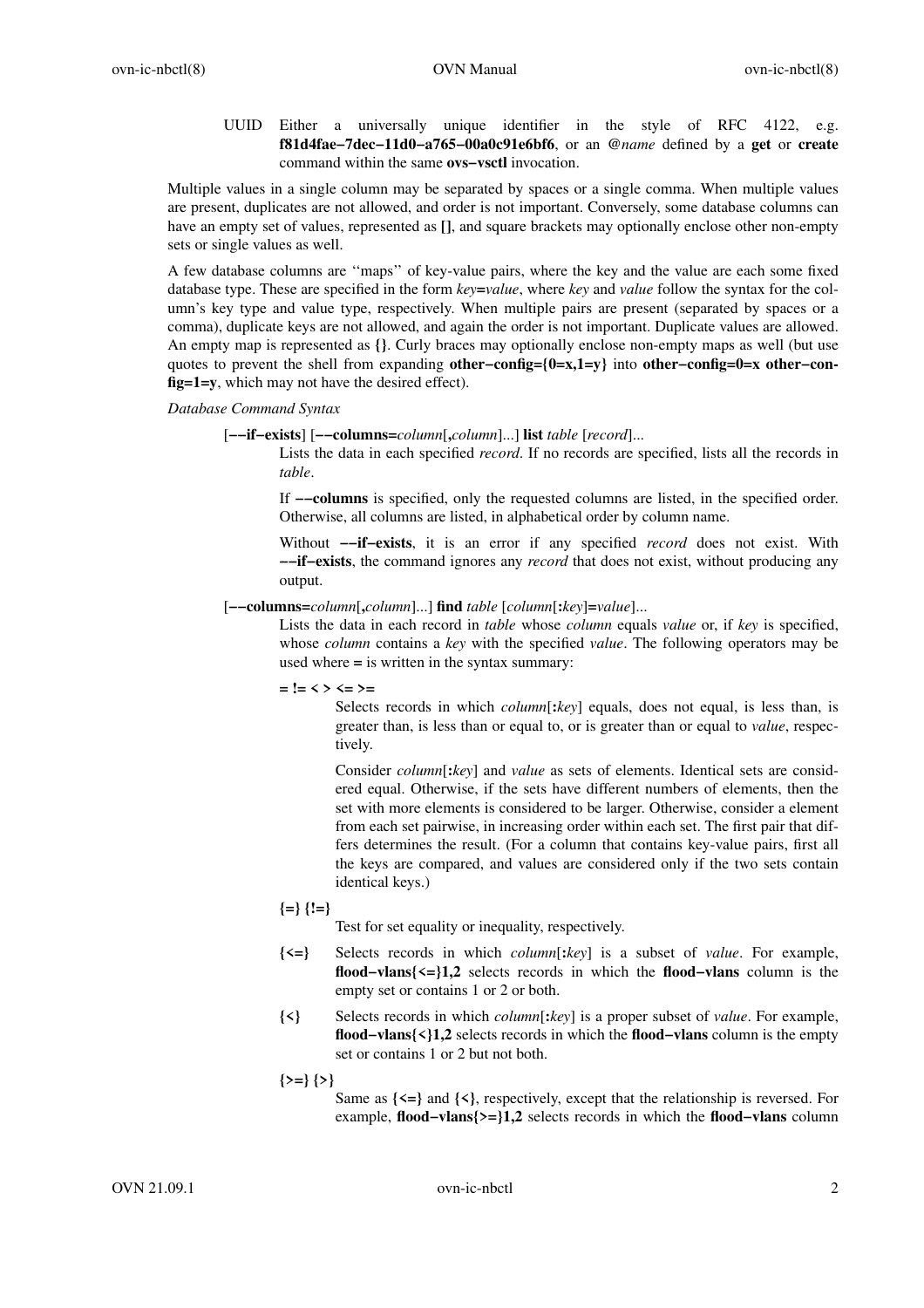contains both 1 and 2.

The following operators are available only in Open vSwitch 2.16 and later:

**{in}** Selects records in which every element in *column*[**:***key*] is also in *value*. (This is the same as  $\{\leq=\}$ .)

**{not−in}**

Selects records in which every element in *column*[**:***key*] is not in *value*.

For arithmetic operators  $(= \mathbf{I} = \langle \rangle \langle = \rangle = \rangle$ , when *key* is specified but a particular record's *column* does not contain *key*, the record is always omitted from the results. Thus, the condition **other−config:mtu!=1500** matches records that have a **mtu** key whose value is not 1500, but not those that lack an **mtu** key.

For the set operators, when *key* is specified but a particular record's *column* does not contain *key*, the comparison is done against an empty set. Thus, the condition **other−config:mtu{!=}1500** matches records that have a **mtu** key whose value is not 1500 and those that lack an **mtu** key.

Don't forget to escape **<** or **>** from interpretation by the shell.

If **−−columns** is specified, only the requested columns are listed, in the specified order. Otherwise all columns are listed, in alphabetical order by column name.

The UUIDs shown for rows created in the same **ovs−vsctl** invocation will be wrong.

[**−−if−exists**] [**−−id=@***name*] **get** *table record* [*column*[**:***key*]]...

Prints the value of each specified *column* in the given *record* in *table*. For map columns, a *key* may optionally be specified, in which case the value associated with *key* in the column is printed, instead of the entire map.

Without **−−if−exists**, it is an error if *record* does not exist or *key* is specified, if *key* does not exist in *record*. With **−−if−exists**,amissing *record* yields no output and a missing *key* prints a blank line.

If **@***name* is specified, then the UUID for *record* may be referred to by that name later in the same **ovs−vsctl** invocation in contexts where a UUID is expected.

Both **−−id** and the *column* arguments are optional, but usually at least one or the other should be specified. If both are omitted, then **get** has no effect except to verify that *record* exists in *table*.

**−−id** and **−−if−exists** cannot be used together.

[**−−if−exists**] **set** *table record column*[**:***key*]**=***value*...

Sets the value of each specified *column* in the given *record* in *table* to *value*. For map columns, a *key* may optionally be specified, in which case the value associated with *key* in that column is changed (or added, if none exists), instead of the entire map.

Without **−−if−exists**, it is an error if *record* does not exist. With **−−if−exists**, this command does nothing if *record* does not exist.

# [**−−if−exists**] **add** *table record column* [*key***=**]*value*...

Adds the specified value or key-value pair to *column* in *record* in *table*. If *column* is a map, then *key* is required, otherwise it is prohibited. If *key* already exists in a map column, then the current *value* is not replaced (use the **set** command to replace an existing value).

Without **−−if−exists**, it is an error if *record* does not exist. With **−−if−exists**, this command does nothing if *record* does not exist.

[**−−if−exists**] **remove** *table record column value*...

[**−−if−exists**] **remove** *table record column key*...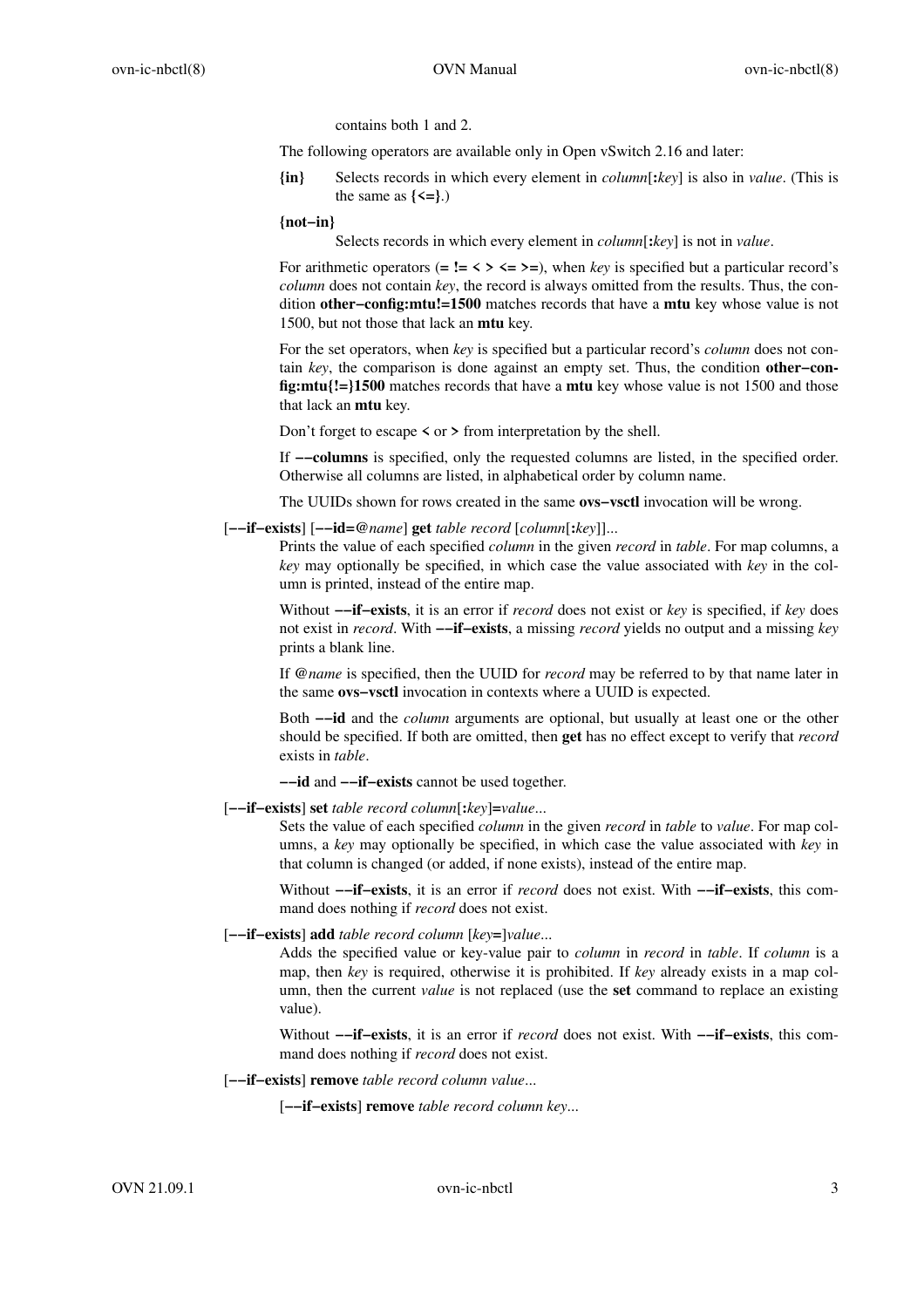[**−−if−exists**] **remove** *table record column key***=***value*... Removes the specified values or key-value pairs from *column* in *record* in *table*. The first form applies to columns that are not maps: each specified *value* is removed from the column. The second and third forms apply to map columns: if only a *key* is specified, then any key-value pair with the given *key* is removed, regardless of its value; if a *value* is given then a pair is removed only if both key and value match.

It is not an error if the column does not contain the specified key or value or pair.

Without **−−if−exists**, it is an error if *record* does not exist. With **−−if−exists**, this command does nothing if *record* does not exist.

## [**−−if−exists**] **clear** *table record column*...

Sets each *column* in *record* in *table* to the empty set or empty map, as appropriate. This command applies only to columns that are allowed to be empty.

Without **−−if−exists**, it is an error if *record* does not exist. With **−−if−exists**, this command does nothing if *record* does not exist.

#### [**−−id=@***name*] **create** *table column*[**:***key*]**=***value*...

Creates a new record in *table* and sets the initial values of each *column*. Columns not explicitly set will receive their default values. Outputs the UUID of the new row.

If **@***name* is specified, then the UUID for the new row may be referred to by that name elsewhere in the same **\\*(PN** invocation in contexts where a UUID is expected. Such references may precede or follow the **create** command.

Caution (ovs-vsctl as example)

Records in the Open vSwitch database are significant only when they can be reached directly or indirectly from the **Open\_vSwitch** table. Except for records in the **QoS** or **Queue** tables, records that are not reachable from the **Open\_vSwitch** table are automatically deleted from the database. This deletion happens immediately, without waiting for additional **ovs−vsctl** commands or other database activity. Thus, a **create** command must generally be accompanied by additional commands *within the same* **ovs−vsctl** *invocation* to add a chain of references to the newly created record from the top-level **Open\_vSwitch** record. The **EXAMPLES** section gives some examples that show how to do this.

### [**−−if−exists**] **destroy** *table record*...

Deletes each specified *record* from *table*. Unless **−−if−exists** is specified, each *record*s must exist.

#### **−−all destroy** *table*

Deletes all records from the *table*.

#### Caution (ovs-vsctl as example)

The **destroy** command is only useful for records in the **QoS** or **Queue** tables. Records in other tables are automatically deleted from the database when they become unreachable from the **Open\_vSwitch** table. This means that deleting the last reference to a record is sufficient for deleting the record itself. For records in these tables, **destroy** is silently ignored. See the **EXAMPLES** section below for more information.

## **wait−until** *table record* [*column*[**:***key*]**=***value*]...

Waits until *table* contains a record named *record* whose *column* equals *value* or, if *key* is specified, whose *column* contains a *key* with the specified *value*. This command supports the same operators and semantics described for the **find** command above.

If no *column*[**:***key*]**=***value* arguments are given, this command waits only until *record* exists. If more than one such argument is given, the command waits until all of them are satisfied.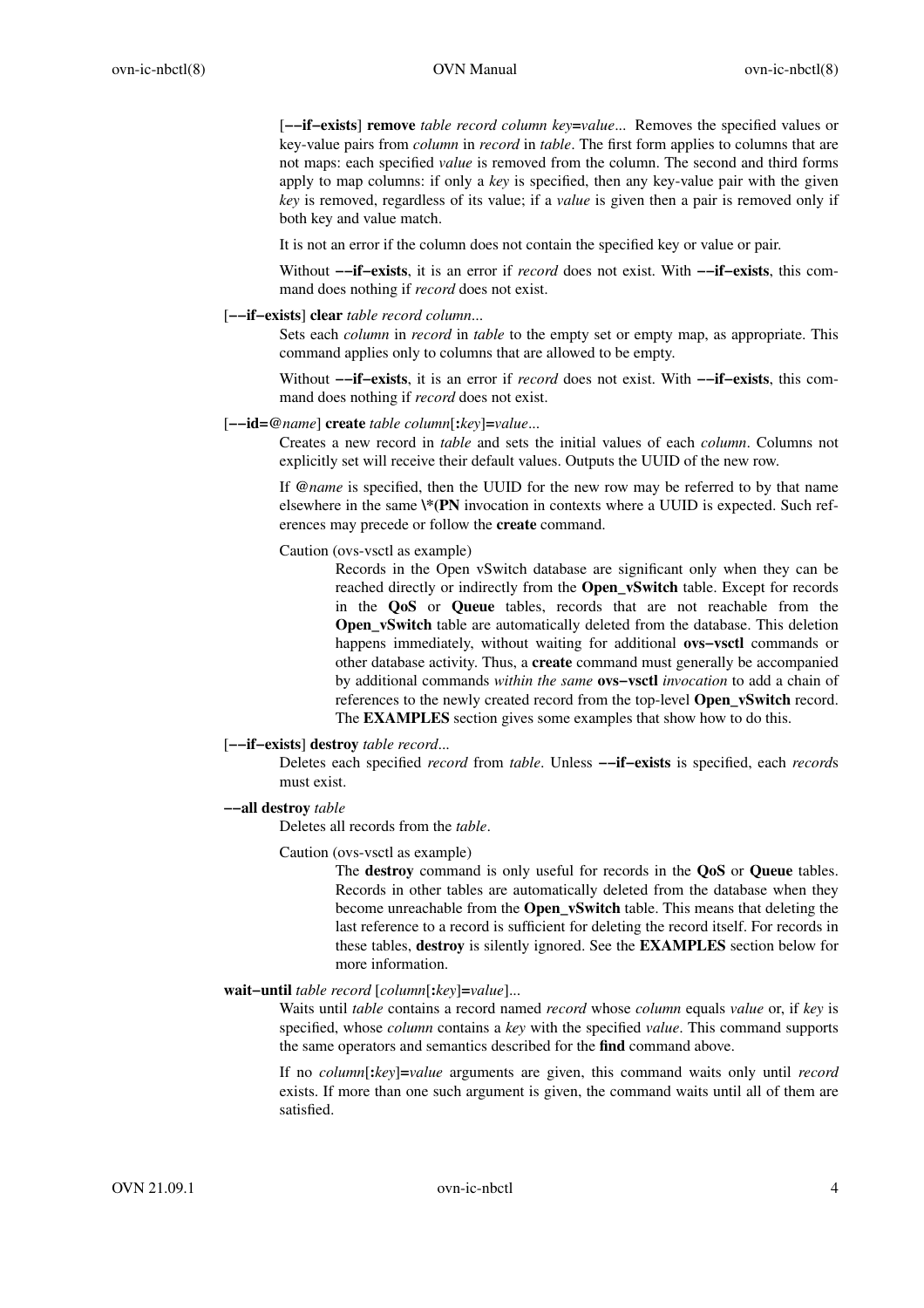## Caution (ovs-vsctl as example)

Usually **wait−until** should be placed at the beginning of a set of **ovs−vsctl** commands. For example, **wait−until bridge br0 −− get bridge br0 datapath\_id** waits until a bridge named **br0** is created, then prints its **datapath id** column, whereas **get bridge br0 datapath id −− wait–until bridge br0** will abort if no bridge named **br0** exists when **ovs−vsctl** initially connects to the database.

Consider specifying **−−timeout=0** along with **−−wait−until**, to prevent **ovs−vsctl** from terminating after waiting only at most 5 seconds.

#### **comment** [*arg*]...

This command has no effect on behavior, but any database log record created by the command will include the command and its arguments.

# **REMOTE CONNECTIVITY COMMANDS**

### **get−connection**

Prints the configured connection(s).

#### **del−connection**

Deletes the configured connection(s).

## [**−−inactivity−probe=***msecs*] **set−connection** *target*...

Sets the configured manager target or targets. Use **−−inactivity−probe=***msecs* to override the default idle connection inactivity probe time. Use 0 to disable inactivity probes.

## **SSL CONFIGURATION COMMANDS**

**get−ssl** Prints the SSL configuration.

**del−ssl** Deletes the current SSL configuration.

[**−−bootstrap**] **set−ssl** *private-key certificate ca-cert* [*ssl-protocol-list* [*ssl-cipher-list*]] Sets the SSL configuration.

# **OPTIONS**

**−−db** *database*

The OVSDB database remote to contact. If the **OVN\_IC\_NB\_DB** environment variable is set, its value is used as the default. Otherwise, the default is **unix:/ovn\_ic\_nb\_db.sock**, but this default is unlikely to be useful outside of single-machine OVN test environments.

# **−−leader−only**

**−−no−leader−only**

By default, or with **−−leader−only**, when the database server is a clustered database, **ovn−ic−nbctl** will avoid servers other than the cluster leader. This ensures that any data that **ovn−ic−nbctl** reads and reports is up-to-date. With **−−no−leader−only**, **ovn−ic−nbctl** will use any server in the cluster, which means that for read-only transactions it can report and act on stale data (transactions that modify the database are always serialized even with **−−no−leader−only**). Refer to **Understanding Cluster Consistency** in **ovsdb**(7) for more information.

# **LOGGING OPTIONS**

**−v**[*spec*]

**−−verbose=**[*spec*]

Sets logging levels. Without any *spec*, sets the log level for every module and destination to **dbg**. Otherwise, *spec* is a list of words separated by spaces or commas or colons, up to one from each category below:

- A valid module name, as displayed by the **vlog/list** command on **ovs−appctl**(8), limits the log level change to the specified module.
- **syslog**, **console**, or **file**, to limit the log level change to only to the system log, to the console, or to a file, respectively. (If **−−detach** is specified, the daemon closes its standard file descriptors, so logging to the console will have no effect.)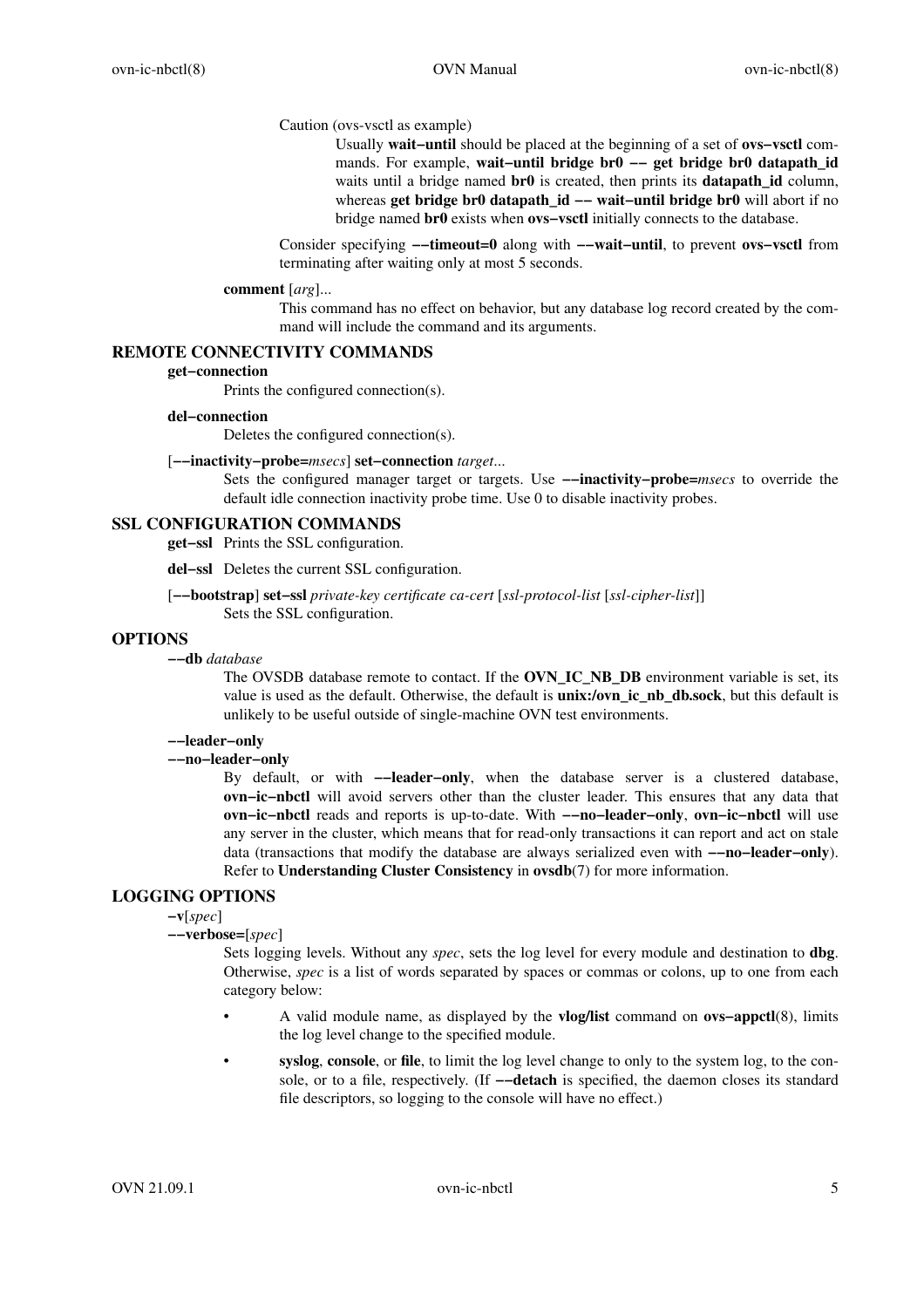On Windows platform, **syslog** is accepted as a word and is only useful along with the **−−syslog−target** option (the word has no effect otherwise).

**off, emer, err, warn, info, or dbg,** to control the log level. Messages of the given severity or higher will be logged, and messages of lower severity will be filtered out. **off** filters out all messages. See **ovs−appctl**(8) for a definition of each log level.

Case is not significant within *spec*.

Regardless of the log levels set for **file**, logging to a file will not take place unless **−−log−file** is also specified (see below).

For compatibility with older versions of OVS, **any** is accepted as a word but has no effect.

**−v**

### **−−verbose**

Sets the maximum logging verbosity level, equivalent to **−−verbose=dbg**.

### **−vPATTERN:***destination***:***pattern*

### **−−verbose=PATTERN:***destination***:***pattern*

Sets the log pattern for *destination* to *pattern*. Refer to **ovs−appctl**(8) for a description of the valid syntax for *pattern*.

### **−vFACILITY:***facility*

### **−−verbose=FACILITY:***facility*

Sets the RFC5424 facility of the log message. *facility* can be one of **kern**, **user**, **mail**, **daemon**, **auth**, **syslog**, **lpr**, **news**, **uucp**, **clock**, **ftp**, **ntp**, **audit**, **alert**, **clock2**, **local0**, **local1**, **local2**, **local3**, **local4**, **local5**, **local6** or **local7**. If this option is not specified, **daemon** is used as the default for the local system syslog and **local0** is used while sending a message to the target provided via the **−−syslog−target** option.

### **−−log−file**[**=***file*]

Enables logging to a file. If *file* is specified, then it is used as the exact name for the log file. The default log file name used if *file* is omitted is **/usr/local/var/log/ovn/***program***.log**.

## **−−syslog−target=***host***:***port*

Send syslog messages to UDP *port* on *host*, in addition to the system syslog. The *host* must be a numerical IP address, not a hostname.

## **−−syslog−method=***method*

Specify *method* as how syslog messages should be sent to syslog daemon. The following forms are supported:

- **libc**, to use the libc **syslog()** function. Downside of using this options is that libc adds fixed prefix to every message before it is actually sent to the syslog daemon over **/dev/log** UNIX domain socket.
- **unix:***file*, to use a UNIX domain socket directly. It is possible to specify arbitrary message format with this option. However, **rsyslogd 8.9** and older versions use hard coded parser function anyway that limits UNIX domain socket use. If you want to use arbitrary message format with older **rsyslogd** versions, then use UDP socket to localhost IP address instead.
- **udp:***ip***:***port*, to use a UDP socket. With this method it is possible to use arbitrary message format also with older **rsyslogd**. When sending syslog messages over UDP socket extra precaution needs to be taken into account, for example, syslog daemon needs to be configured to listen on the specified UDP port, accidental iptables rules could be interfering with local syslog traffic and there are some security considerations that apply to UDP sockets, but do not apply to UNIX domain sockets.
- null, to discard all messages logged to syslog.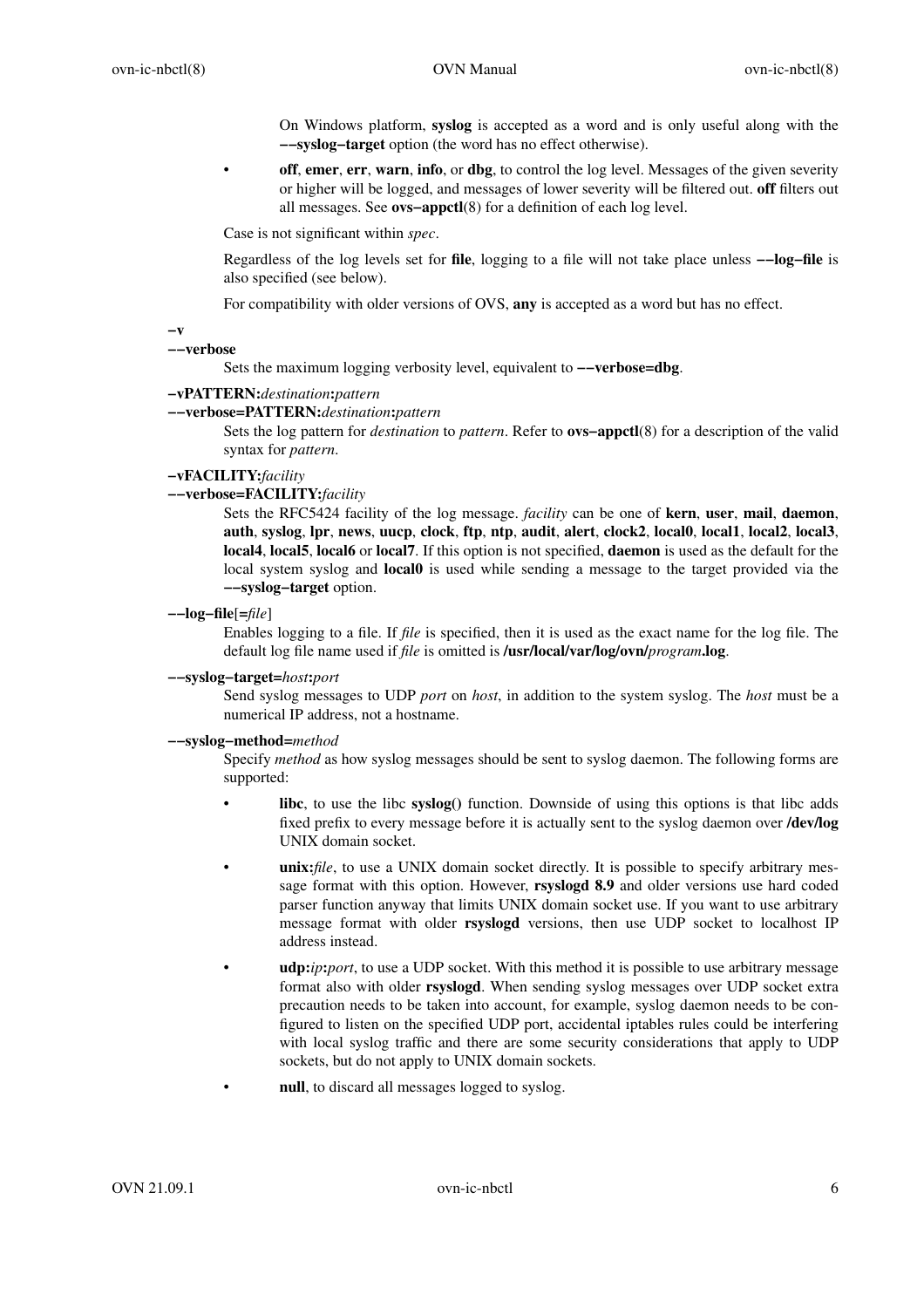The default is taken from the **OVS\_SYSLOG\_METHOD** environment variable; if it is unset, the default is **libc**.

# **TABLE FORMATTING OPTIONS**

These options control the format of output from the **list** and **find** commands.

# **−f** *format*

**−−format=***format*

Sets the type of table formatting. The following types of *format* are available:

**table** 2-D text tables with aligned columns.

**list** (default)

A list with one column per line and rows separated by a blank line.

**html** HTML tables.

- **csv** Comma-separated values as defined in RFC 4180.
- **json** JSON format as defined in RFC 4627. The output is a sequence of JSON objects, each of which corresponds to one table. Each JSON object has the following members with the noted values:

## **caption**

The table's caption. This member is omitted if the table has no caption.

#### **headings**

An array with one element per table column. Each array element is a string giving the corresponding column's heading.

**data** An array with one element per table row. Each element is also an array with one element per table column. The elements of this second-level array are the cells that constitute the table. Cells that represent OVSDB data or data types are expressed in the format described in the OVSDB specification; other cells are simply expressed as text strings.

### **−d** *format*

### **−−data=***format*

Sets the formatting for cells within output tables unless the table format is set to **json**, in which case **json** formatting is always used when formatting cells. The following types of *format* are available:

**string** (default)

The simple format described in the **Database Values** section of **ovs−vsctl**(8).

**bare** The simple format with punctuation stripped off: **[]** and **{}** are omitted around sets, maps, and empty columns, items within sets and maps are space-separated, and strings are never quoted. This format may be easier for scripts to parse.

**json** The RFC 4627 JSON format as described above.

#### **−−no−headings**

This option suppresses the heading row that otherwise appears in the first row of table output.

#### **−−pretty**

By default, JSON in output is printed as compactly as possible. This option causes JSON in output to be printed in a more readable fashion. Members of objects and elements of arrays are printed one per line, with indentation.

This option does not affect JSON in tables, which is always printed compactly.

**−−bare** Equivalent to **−−format=list −−data=bare −−no−headings**.